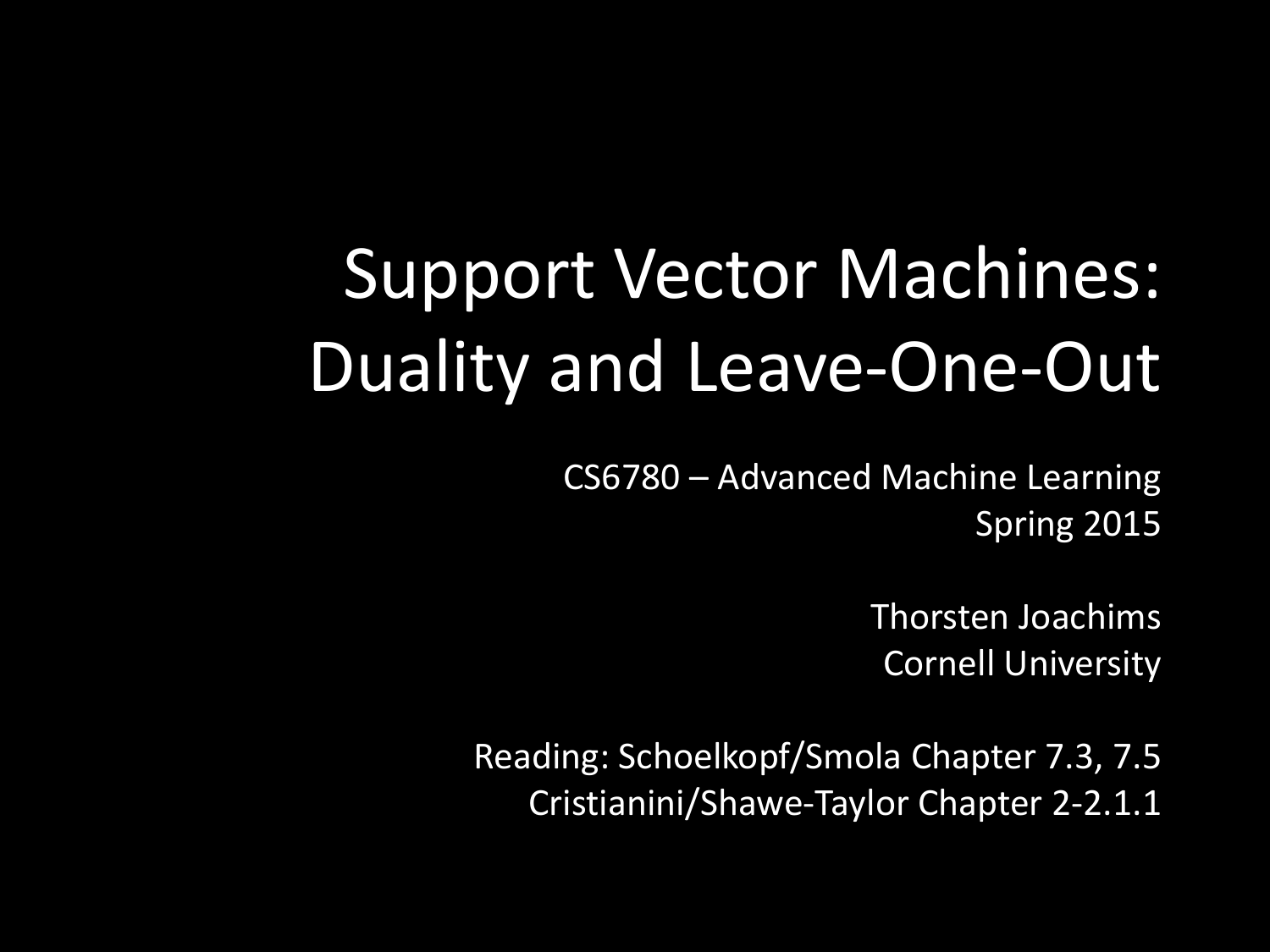# (Batch) Perceptron Algorithm

Input:  $S=((\vec{x}_1,y_1),...,(\vec{x}_n,y_n)),\ \vec{x}_i\in\Re^{N},\ y_i\in\{-1,1\},$  $I \in [1, 2, ...]$ 

Algorithm:

- $\bullet \ \vec{w}_0 = \vec{0}, k = 0$
- repeat
	- $-$  FOR  $i=1$  TO  $n$ \* IF  $y_i(\vec{w}_k \cdot \vec{x}_i) \leq 0$  ### makes mistake
		- $\cdot \vec{w}_{k+1} = \vec{w}_k + y_i \vec{x}_i$
		- $k = k + 1$
		- \* ENDIF
	- ENDFOR
- until I iterations reached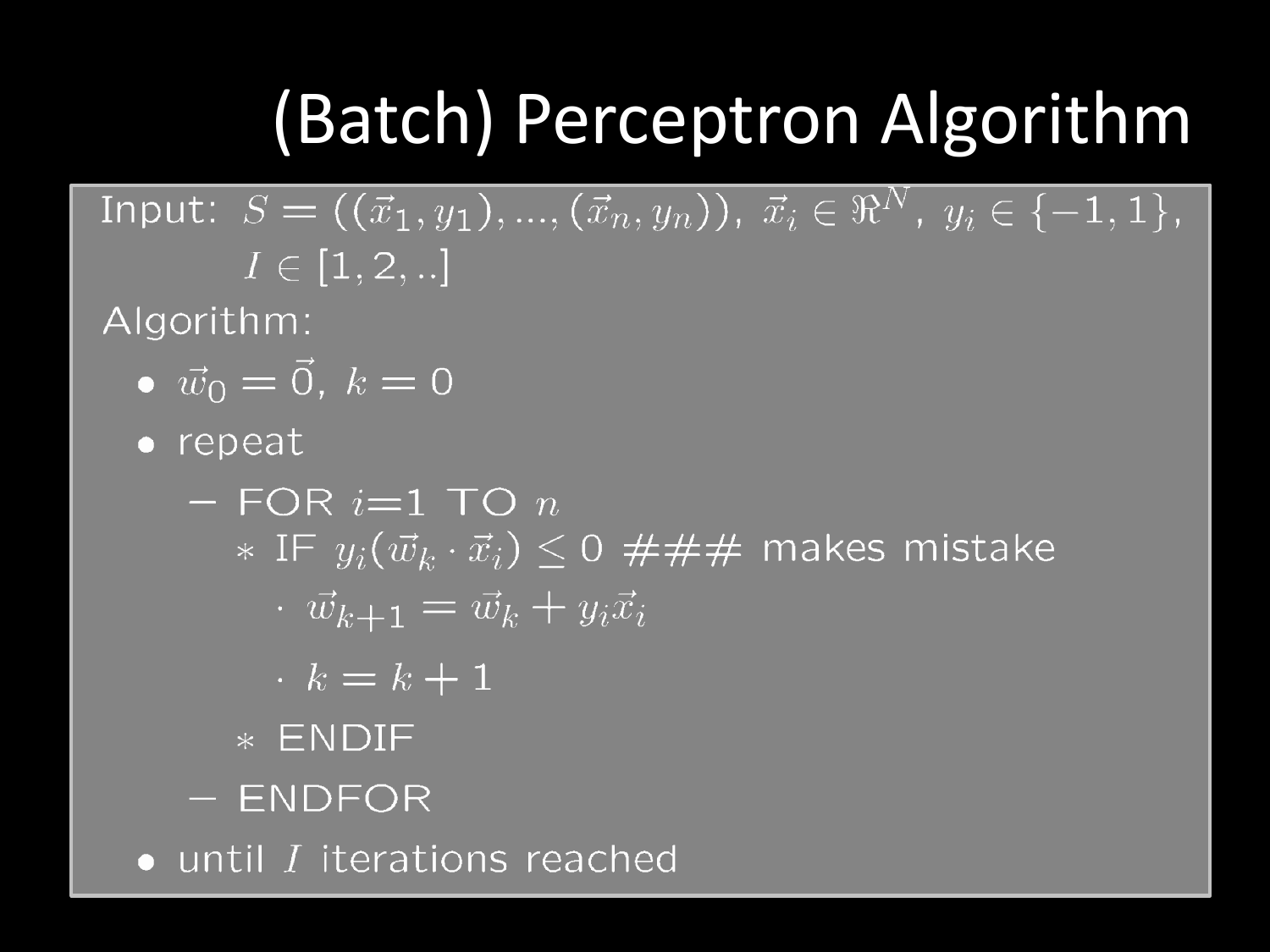## **Dual (Batch) Perceptron Algorithm**

Input:  $S = ((\vec{x}_1, y_1), ..., (\vec{x}_n, y_n)), \ \vec{x}_i \in \Re^N, \ y_i \in \{-1, 1\},$  $I \in [1, 2, ...]$ 

Dual Algorithm:

 $\bullet$   $\forall i \in \boxed{1..n} : \overline{\alpha_i} = \overline{0}$ 

 $\bullet$  repeat

 $-$  FOR  $i=1$  TO  $n$ \* IF  $y_i\left(\sum_{i=1}^n \alpha_i y_i(\vec{x}_j \cdot \vec{x}_i)\right) \leq 0$  $\alpha_i = \alpha_i + 1$ 

\* ENDIF

- ENDFOR

 $\bullet$  until  $I$  iterations reached

Primal Algorithm:

$$
\bullet \ \vec{w} = \vec{0}, \ k = 0
$$

• repeat

- $-$  FOR  $i=1$  TO  $n$ \* IF  $y_i(\vec{w} \cdot \vec{x}_i)$  < 0
	- $\vec{w} = \vec{w} + y_i \vec{x}_i$
	- \* ENDIF
- ENDFOR

 $\bullet$  until  $I$  iterations reached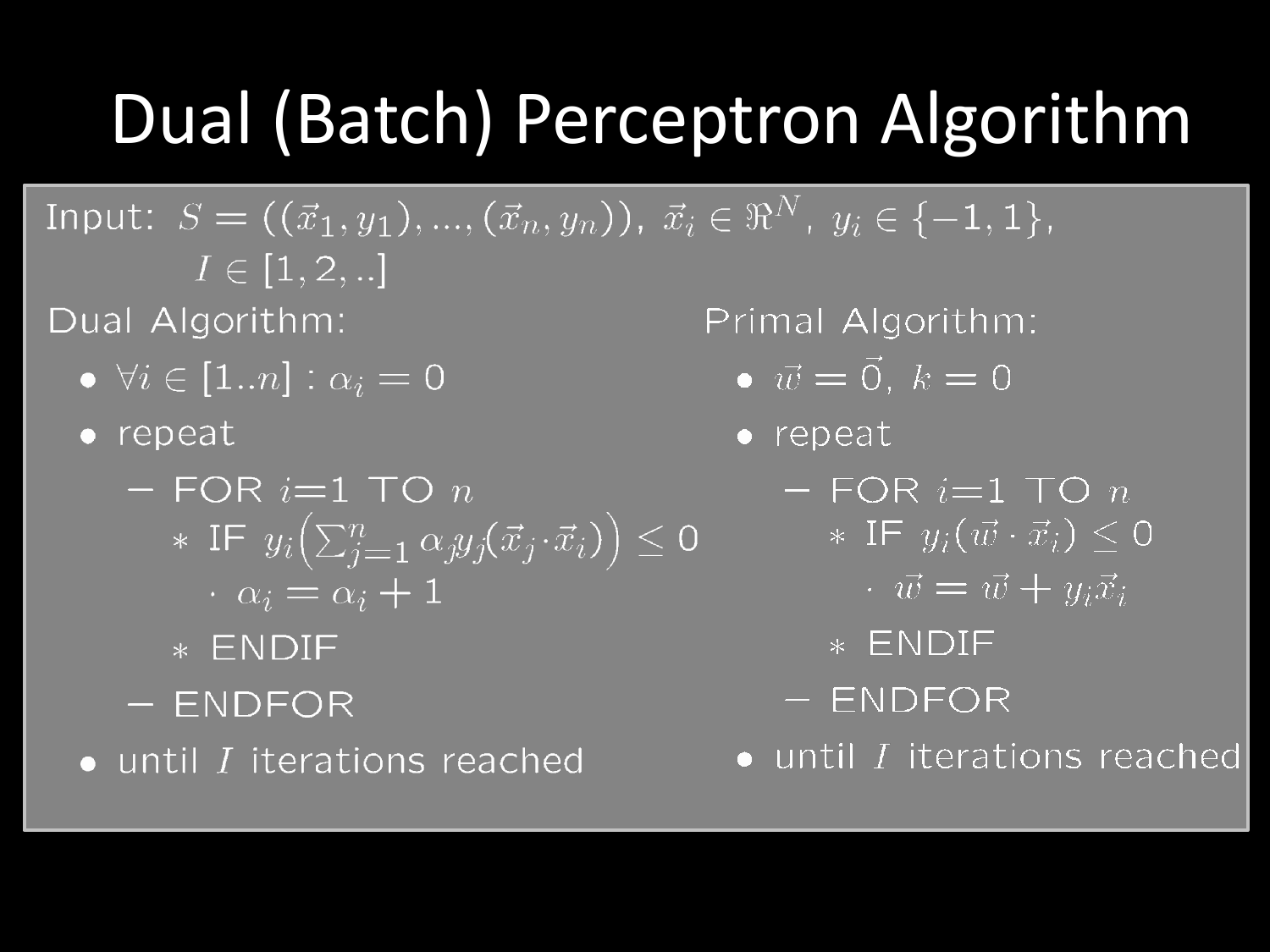## SVM Solution as Linear Combination

• Primal OP:

 $P(\vec{w}, b, \vec{\xi}) = \frac{1}{2} \vec{w} \cdot \vec{w} + C \sum_{i=1}^{n} \xi_i$ minimize: subject to:  $\forall_{i=1}^{n} : y_i[\vec{w} \cdot \vec{x}_i + b] \ge 1 - \xi_i$  $\forall_{i=1}^n : \xi_i \geq 0$ 

• Theorem: The solution  $\vec{w}^*$  can always be written as a linear combination

$$
\vec{w}^* = \sum_{i=1}^n \alpha_i y_i \vec{x}_i
$$

of the training vectors with  $0 \leq \alpha_i \leq C$ .

- Properties:
	- $-$  Factor  $\alpha$ <sub>*i*</sub> indicates "influence" of training example (x<sub>*<sup><i>i*</sup></sub>y<sub>*i*</sub>).</sub>
	- If ξ*<sup>i</sup>* > 0, then *α<sup>i</sup>* = C.
	- $-$  If 0 ≤ α<sup>*i*</sup> < C, then ξ<sup>*i*</sup> = 0.
	- $(x_i, y_i)$  is a Support Vector, if and only if  $\alpha_i > 0$ .
	- If 0 < *α<sup>i</sup>* < C, then *y<sup>i</sup> (x<sup>i</sup> w\*+b)=1*.
	- SVM-light outputs *α<sup>i</sup>* using the "-a" option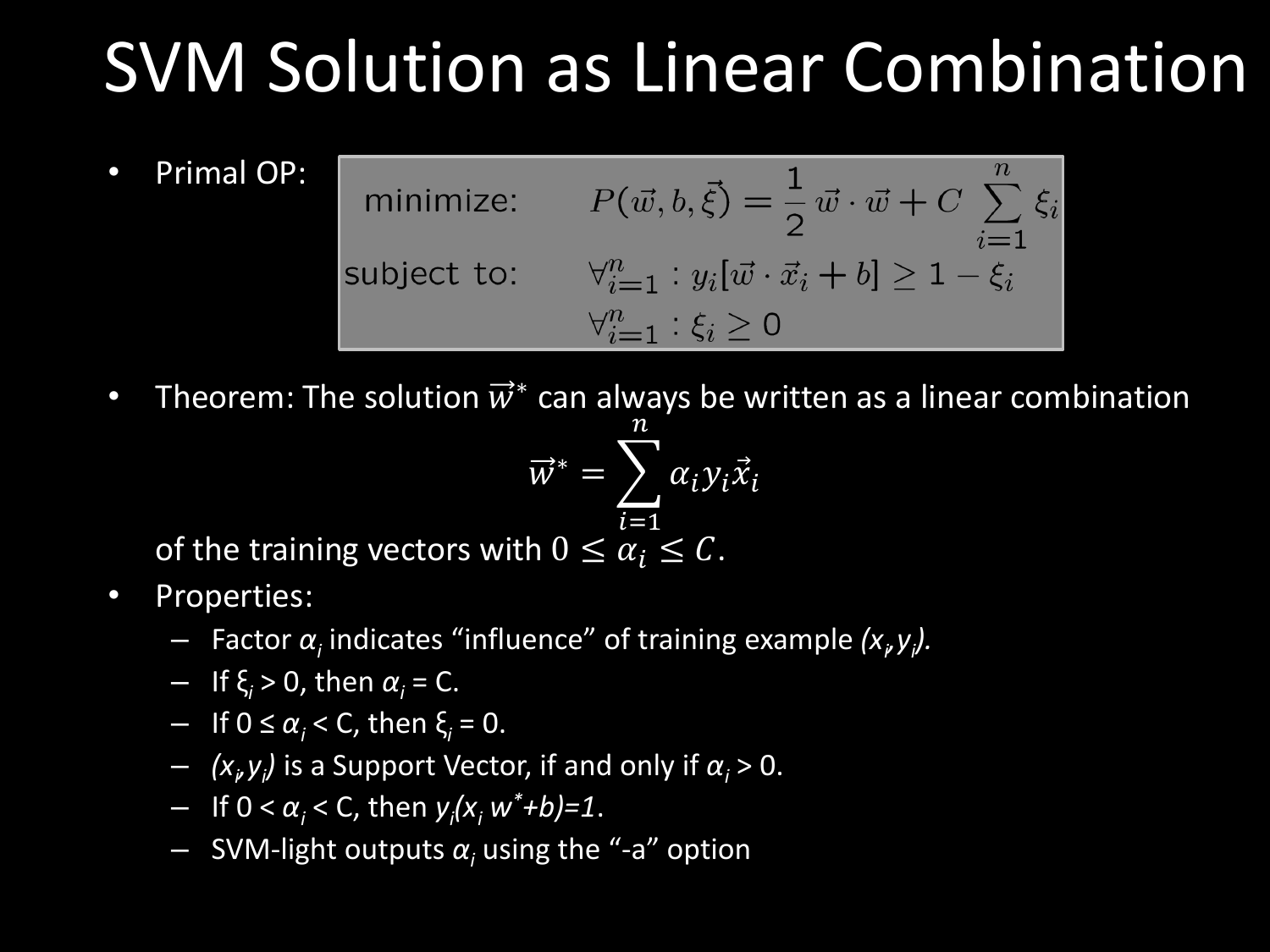## Dual SVM Optimization Problem

#### • Primal Optimization Problem

minimize: 
$$
P(\vec{w}, b, \vec{\xi}) = \frac{1}{2} \vec{w} \cdot \vec{w} + C \sum_{i=1}^{n} \xi_i
$$
  
subject to:  $\forall_{i=1}^{n} : y_i[\vec{w} \cdot \vec{x}_i + b] \ge 1 - \xi_i$   
 $\forall_{i=1}^{n} : \xi_i \ge 0$ 

• Dual Optimization Problem

maximize: 
$$
D(\vec{\alpha}) = \sum_{i=1}^{n} \alpha_i - \frac{1}{2} \sum_{i=1}^{n} \sum_{j=1}^{n} y_i y_j \alpha_i \alpha_j (\vec{x}_i \cdot \vec{x}_j)
$$
  
subject to: 
$$
\sum_{\substack{i=1 \ \forall i=1}}^{n} y_i \alpha_i = 0
$$

$$
\forall_{i=1}^{n} : 0 \le \alpha_i \le C
$$

• Theorem: If w<sup>\*</sup> is the solution of the Primal and  $\alpha^*$  is the solution of the Dual, then

$$
\vec{w}^* = \sum_{i=1}^n \alpha_i^* y_i \vec{x}_i
$$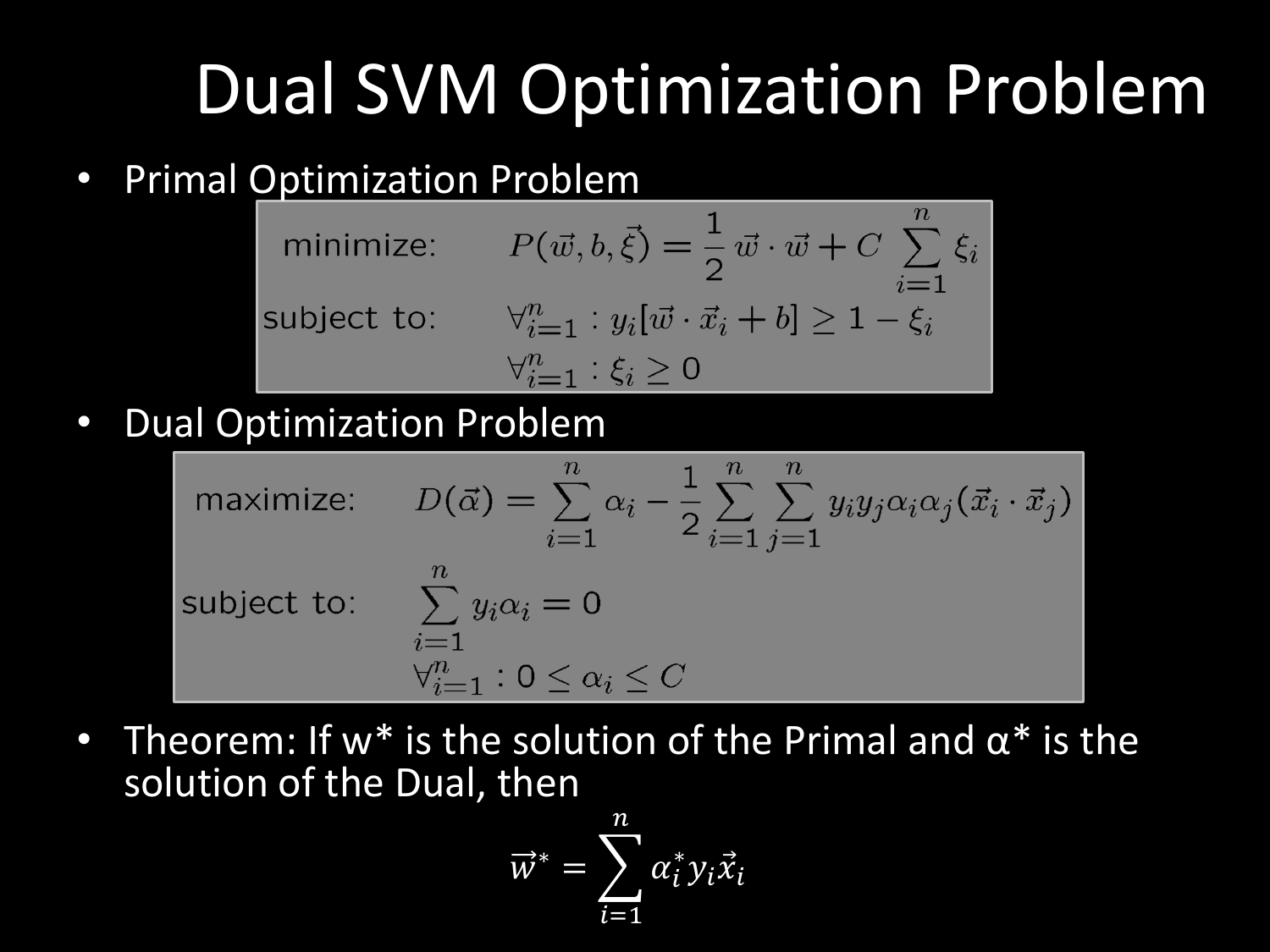## Leave-One-Out (i.e. n-fold CV)

- Training Set:  $S = ((x_1, y_1), ..., (x_n, y_n))$
- Approach: Repeatedly leave one example out for testing.

| <b>Train on</b>                                         | Test on      |
|---------------------------------------------------------|--------------|
| $(x_2,y_2)$ , $(x_3,y_3)$ , $(x_4,y_4)$ , , $(x_n,y_n)$ | $(X_1, Y_1)$ |
| $(x_1, y_1), (x_3, y_3), (x_4, y_4), , (x_n, y_n)$      | $(x_2, y_2)$ |
| $(x_1,y_1), (x_2,y_2), (x_4,y_4), , (x_n,y_n)$          | $(x_3, y_3)$ |
|                                                         |              |
| $(x_1,y_1), (x_2,y_2), (x_3,y_3), , (x_{n-1},y_{n-1})$  | $(x_n, y_n)$ |

- Estimate:  $Err_{loo}(A) =$ 1  $\overline{n}$  $\sum_i \Delta(h_i(x_i), y_i)$  $\overline{n}$  $i=1$
- Question: Is there a cheaper way to compute this estimate?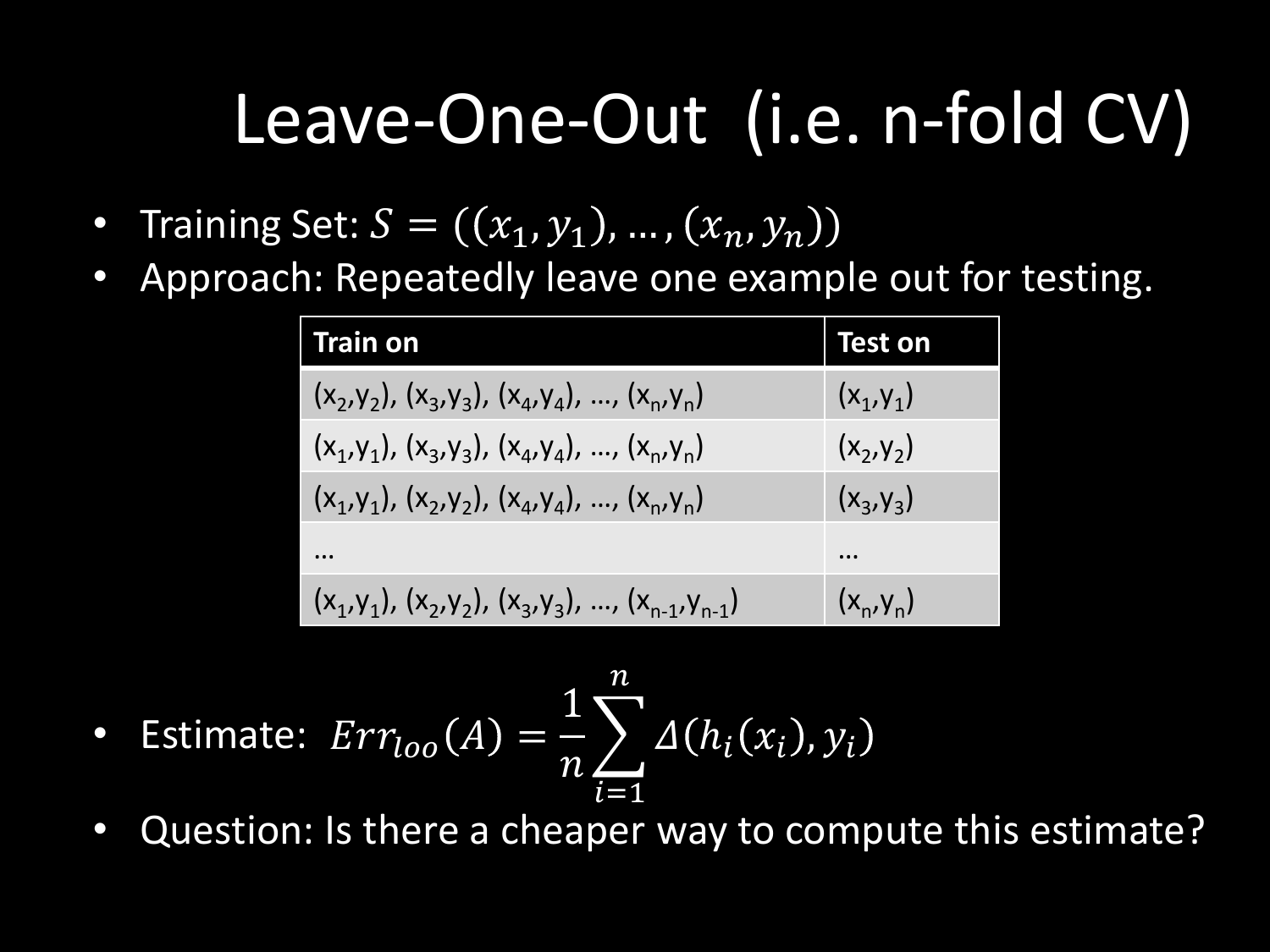# Necessary Condition for Leave-One-Out Error

- Lemma: For SVM,  $[h_i(\vec{x}_i) \neq y_i] \Rightarrow [2\alpha_i R^2 + \xi_i \geq 1]$
- Input:
	- $\alpha_i$  dual variable of example i
	- $\xi_i$  slack variable of example i
	- $-\left\| \vec{x}_i \right\| \leq R$  bound on length
- Example:

| Value of 2 $\alpha_i$ R <sup>2</sup> + $\xi_i$ | <b>Leave-one-out Error?</b> |  |
|------------------------------------------------|-----------------------------|--|
| 0.0                                            | Must be Correct             |  |
| 0.7                                            | Must be Correct             |  |
| 3.5                                            | Error                       |  |
| 0.1                                            | Must be Correct             |  |
| 1.3                                            | Correct                     |  |
|                                                |                             |  |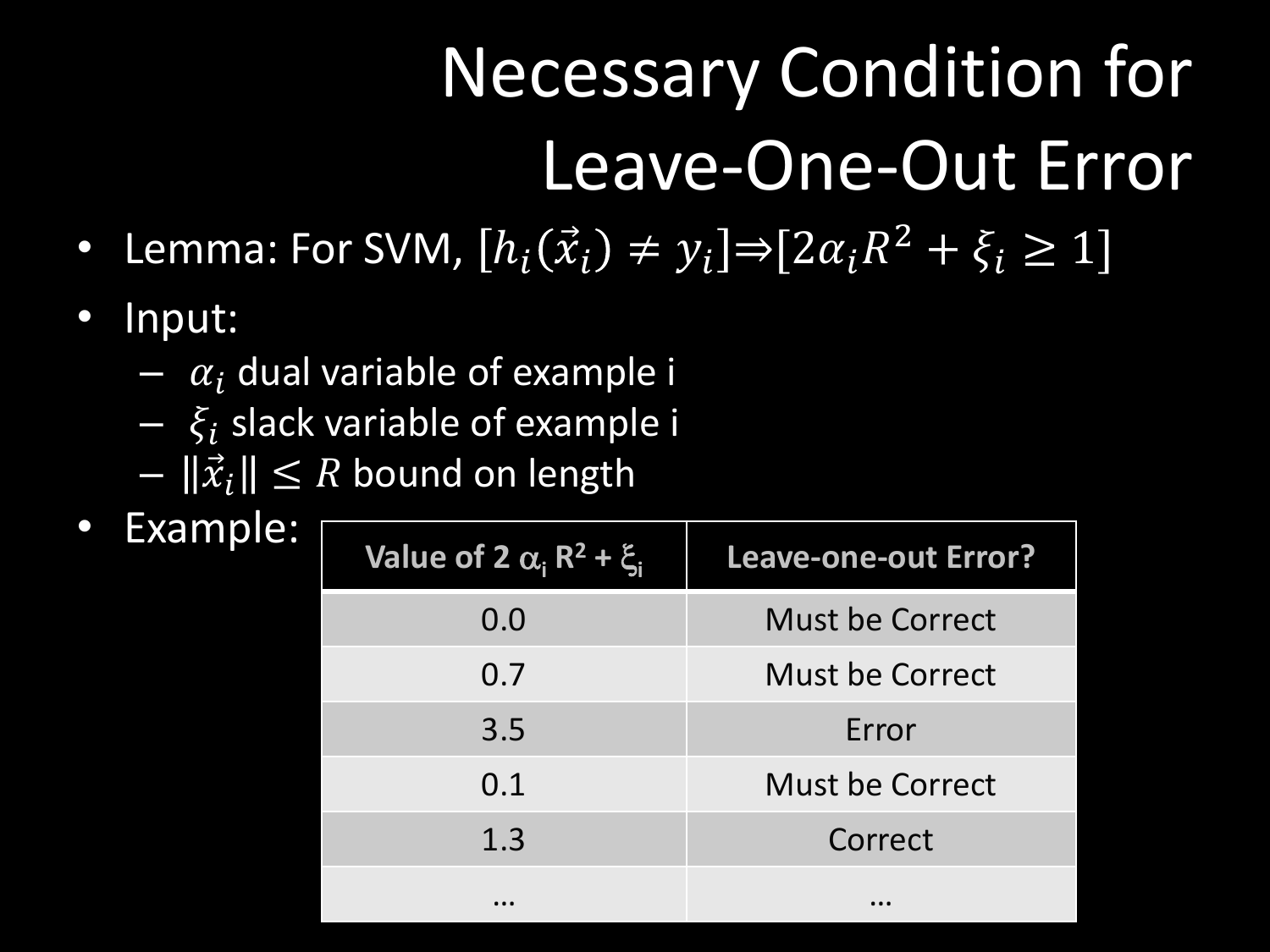### Case 1: Example is not SV

### Criterion: ( $\alpha_{\sf i}$  = 0)  $\Rightarrow$  ( $\xi_{\sf i}$ =0)  $\Rightarrow$  (2  $\alpha_{\sf i}$  R<sup>2</sup> +  $\xi_{\sf i}$  < 1)  $\Rightarrow$  Correct

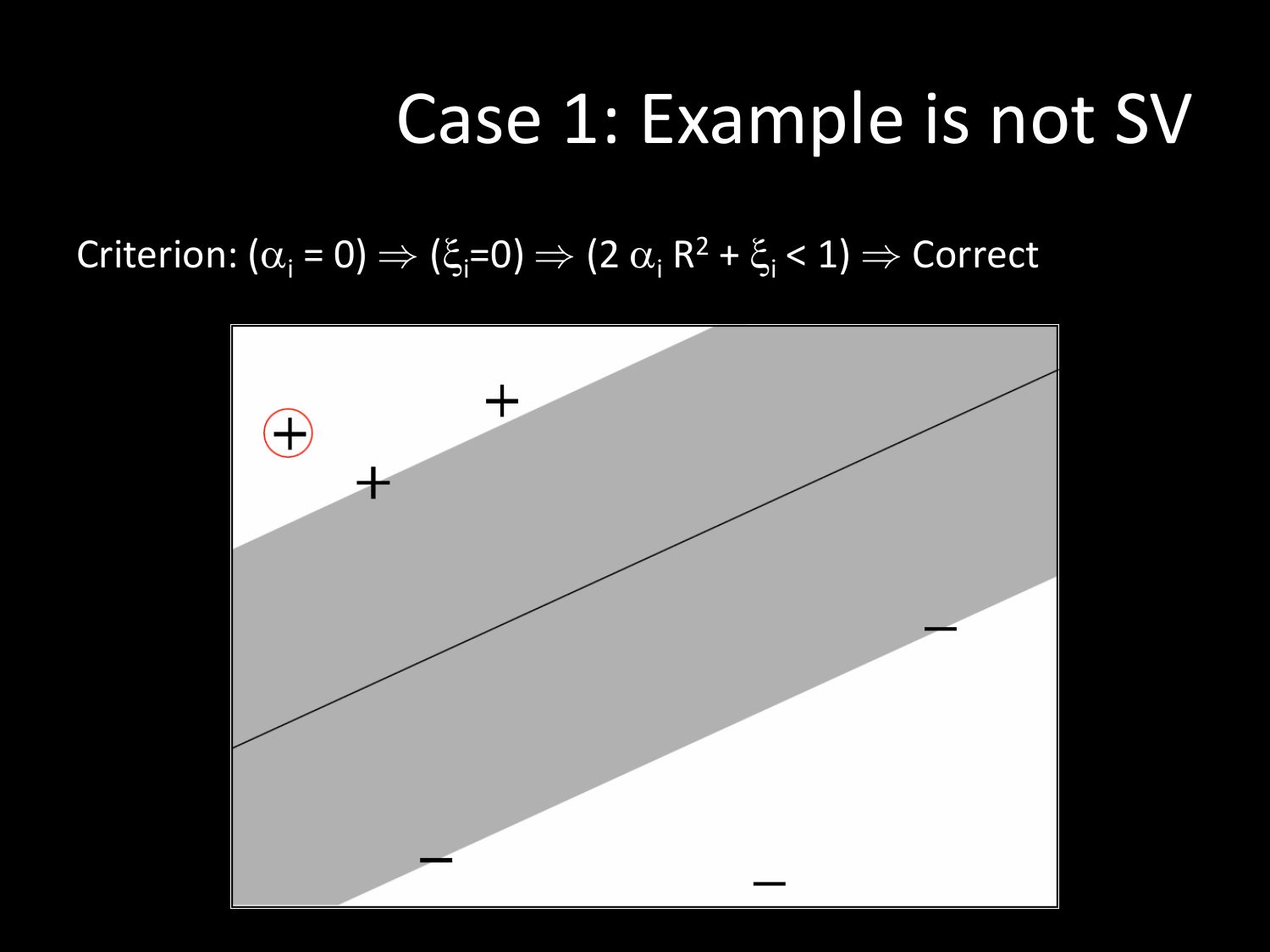# Case 2: Example is SV with Low Influence

Criterion: ( $\alpha_{\sf i}$ <0.5/R $^2$  < C)  $\Rightarrow$  ( $\xi_{\sf i}$ =0)  $\Rightarrow$  (2 $\alpha_{\sf i}$ R $^2$ + $\xi_{\sf i}$ < 1)  $\Rightarrow$  Correct

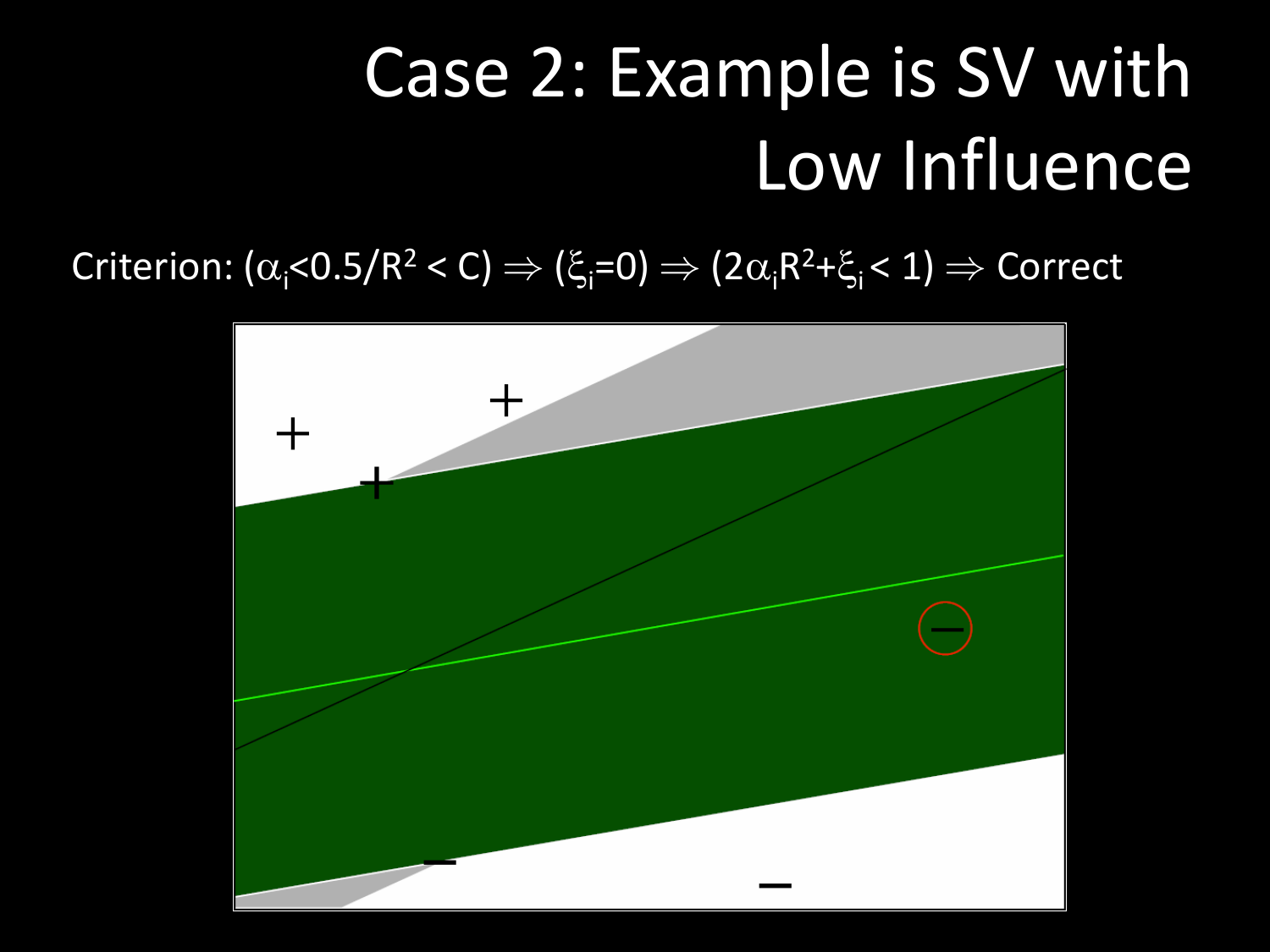# Case 3: Example has Small Training Error

Criterion: ( $\alpha_{\text{l}} = C$ )  $\Rightarrow$  ( $\xi_{\text{i}}$  < 1-2CR<sup>2</sup>)  $\Rightarrow$  (2 $\alpha_{\text{i}}$ R<sup>2</sup>+ $\xi_{\text{i}}$  < 1)  $\Rightarrow$  Correct

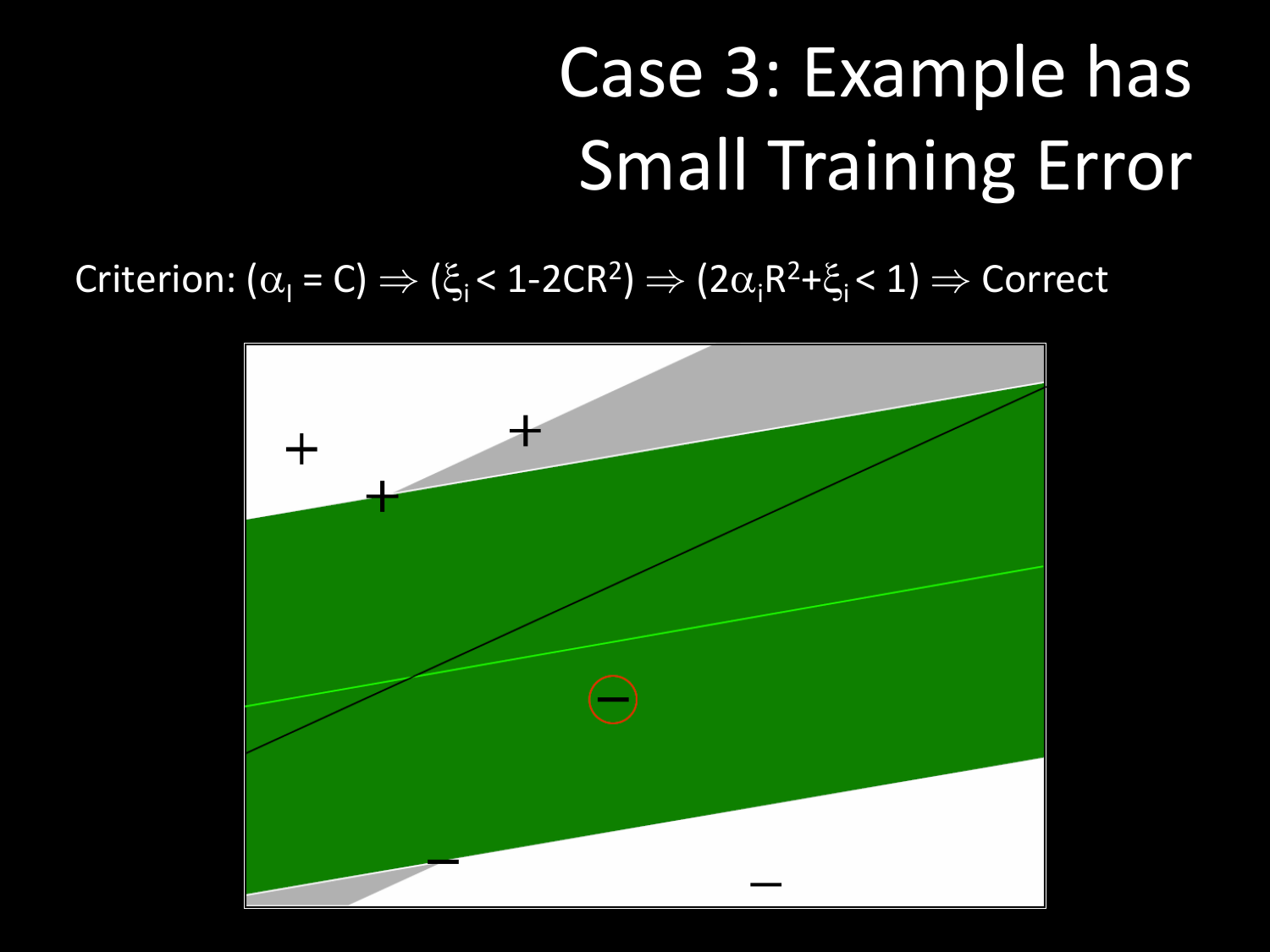# Experiment: Reuters Text Classification

Experiment Setup

- 6451 Training Examples
- 6451 Test Examples to estimate true Prediction Error
- Comparison between Leave-One-Out upper bound and error on Test Set (average over 10 train/test splits)